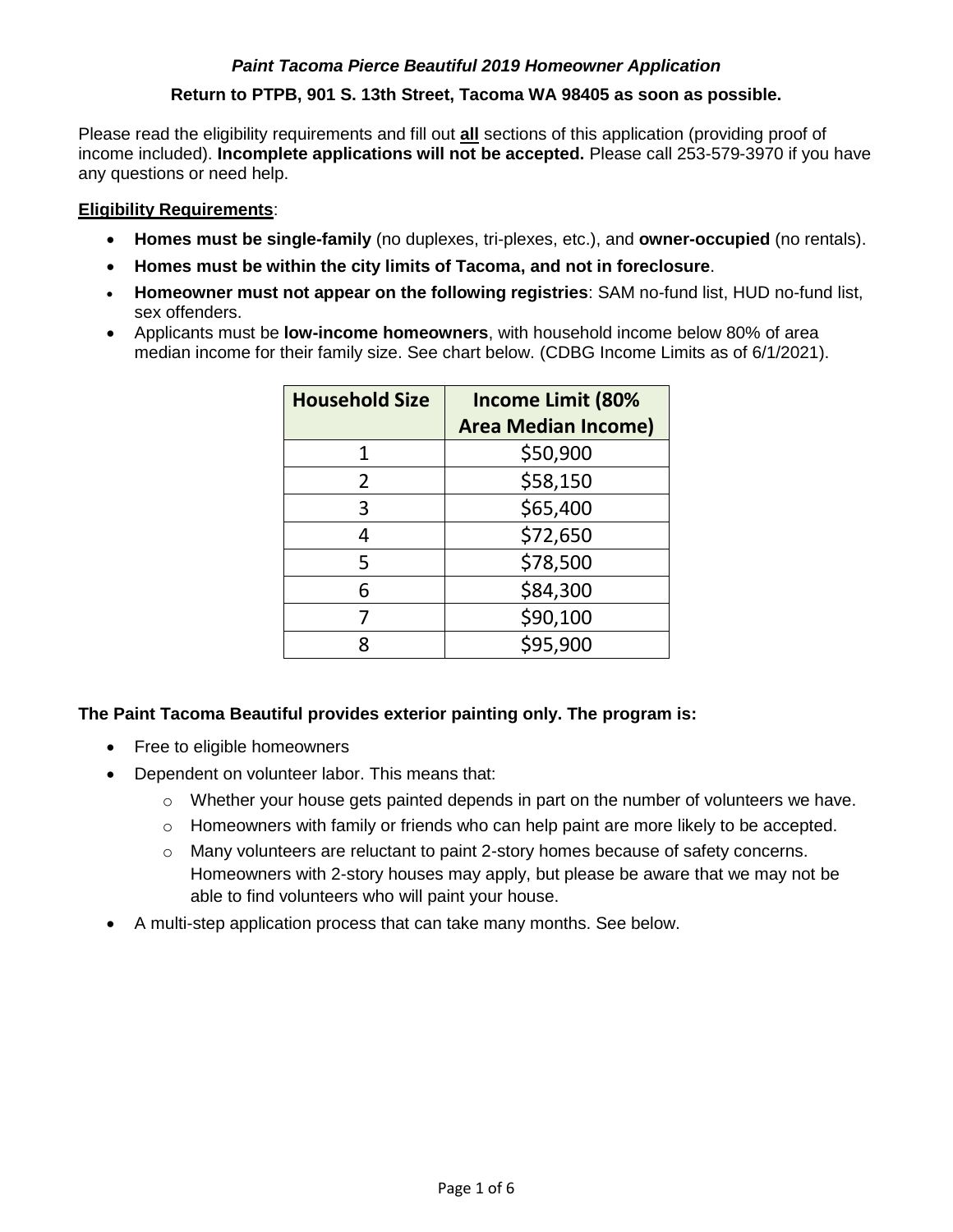

| <b>HOMEOWNER INFORMATION</b>                                                                                                                                          |                                     |                  |                                          |  |                                  |                                     |                                      |
|-----------------------------------------------------------------------------------------------------------------------------------------------------------------------|-------------------------------------|------------------|------------------------------------------|--|----------------------------------|-------------------------------------|--------------------------------------|
| <b>Homeowner First Name</b>                                                                                                                                           |                                     | <b>Last Name</b> |                                          |  |                                  | Date of Birth<br>(MM/DD/YEAR)       | <b>Gender</b>                        |
| Address (include space number for mobile<br>homes)                                                                                                                    |                                     | City, State, Zip |                                          |  |                                  | <b>Primary Language</b>             |                                      |
| <b>Phone Number</b>                                                                                                                                                   |                                     |                  | <b>Email Address</b>                     |  |                                  |                                     |                                      |
| <b>Highest Education Level</b><br><b>Completed</b>                                                                                                                    | <b>Medical</b><br>Coverage<br>(Y/N) |                  | <b>Last Four</b><br><b>Digits of SSN</b> |  | Marital Status (Single, Married, |                                     | Divorced, Widowed, Domestic Partner) |
| Spouse's First Name (if applicable)                                                                                                                                   |                                     |                  | <b>Spouse's Last</b>                     |  |                                  | <b>Spouse's DOB</b><br>(MM/DD/YEAR) |                                      |
| Is anyone in your household a veteran?                                                                                                                                |                                     |                  |                                          |  |                                  |                                     |                                      |
| Is anyone in your household disabled?                                                                                                                                 |                                     |                  |                                          |  |                                  |                                     |                                      |
| How did you hear about Paint Tacoma-Pierce Beautiful (PTPB)?                                                                                                          |                                     |                  |                                          |  |                                  |                                     |                                      |
| Have you applied to PTPB in the past?                                                                                                                                 |                                     |                  |                                          |  | If yes, what year?               |                                     |                                      |
| Was your home painted by PTPB in the past?                                                                                                                            |                                     |                  |                                          |  | If yes, what year?               |                                     |                                      |
| When was your home last painted?                                                                                                                                      |                                     |                  |                                          |  |                                  |                                     |                                      |
| <b>Emergency Contact:</b> In the event of any emergency, besides 911, who may we contact (spouse,<br>family, friend, neighbor, caregiver, caseworker, advisor, etc.): |                                     |                  |                                          |  |                                  |                                     |                                      |
| <b>Name</b>                                                                                                                                                           |                                     |                  | <b>Relationship to You</b>               |  |                                  |                                     |                                      |
| <b>Phone Number</b>                                                                                                                                                   |                                     |                  | <b>Email Address</b>                     |  |                                  |                                     |                                      |

**HOUSE CONDITION:**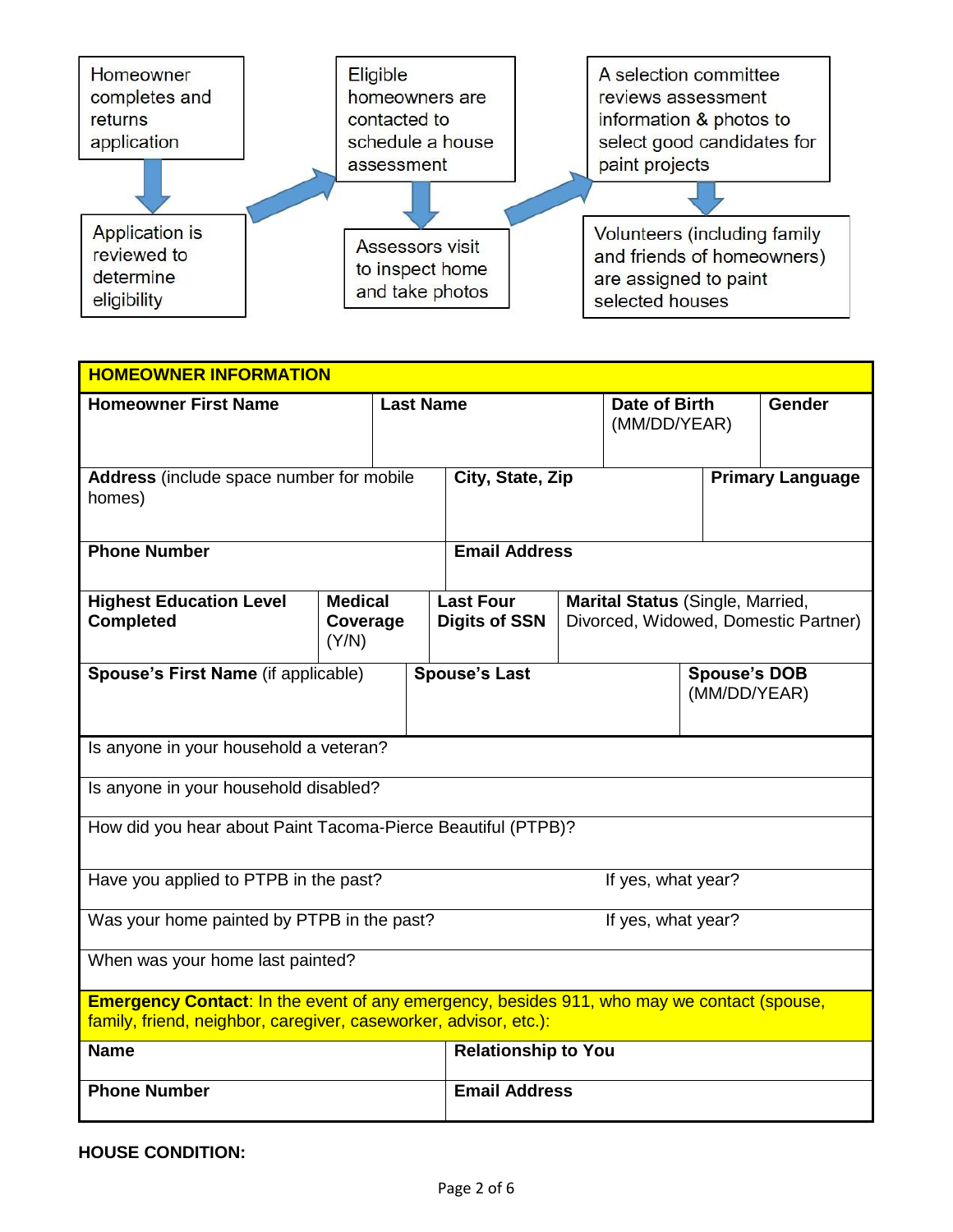| <b>House Size (check)</b>                     |                                                                |                            |           |  |                            |                                    |
|-----------------------------------------------|----------------------------------------------------------------|----------------------------|-----------|--|----------------------------|------------------------------------|
| Mobile Home<br>One Story                      |                                                                |                            | 1.5 Story |  | 2 Story                    |                                    |
|                                               | <b>Parts of Home that Need Painting (check all that apply)</b> |                            |           |  |                            |                                    |
| <b>Entire House</b>                           | <b>Trim Only</b><br>Fence                                      |                            |           |  | Garage or Shed             | Deck/Steps                         |
| <b>Paint Condition (check all that apply)</b> |                                                                |                            |           |  |                            |                                    |
| Dirty<br>Peeling/Flaking                      |                                                                | Fading<br><b>Blistered</b> |           |  | <b>Stains</b><br>Bare Wood | Repairs needed/<br>broken shingles |

# **OTHER INFORMATION:**

| <b>Stability of ownership</b>                                                                                                                                                                           |                                                  |
|---------------------------------------------------------------------------------------------------------------------------------------------------------------------------------------------------------|--------------------------------------------------|
| Do you plan to sell your home in the next 2 years?<br>(Y/N)                                                                                                                                             | Are you behind on your mortgage? (Y/N)           |
| If yes, are you more than 2 months behind? $(Y/N)$                                                                                                                                                      | Is your home in or at risk of foreclosure? (Y/N) |
| Do you own other real property such as vacation, business or rental property, etc.? (Y/N)                                                                                                               |                                                  |
| If yes, Address:                                                                                                                                                                                        | <b>County Parcel Number:</b>                     |
| <b>Current Use:</b>                                                                                                                                                                                     | Tax Accessed Value:                              |
| <b>Other services</b>                                                                                                                                                                                   |                                                  |
| May we share your name and address with other agencies in Pierce County that might help you such<br>as Rebuilding Together South Sound, Habitat for Humanity, MDC, or similar agencies? ____ Yes<br>No. |                                                  |

# **"ALL HANDS ON DECK" POLICY:**

Your chance of being selected is much greater if you have family, neighbors, or friends who will prep and paint your house for you. We will provide training, paint, and supplies. **Please read the chart below and put a check mark () next to the row that applies to you.**

| <b>Check Here   I can supply</b> | <b>What this means</b>                                                                                                                                   | <b>Acceptance possibilities</b>                                                                     |
|----------------------------------|----------------------------------------------------------------------------------------------------------------------------------------------------------|-----------------------------------------------------------------------------------------------------|
| A full crew                      | I have enough family and friends to<br>complete the entire job, if provided<br>with training, paint, and supplies.                                       | Guaranteed acceptance, as long<br>as other criteria for eligibility and<br>house condition are met. |
| A partial<br>crew                | I have some family and friends<br>(include number here: ______) who<br>can help in the paint process, but<br>will need other volunteers to help<br>them. | Likely acceptance, as long as<br>other criteria for eligibility and<br>house condition are met.     |
| No ability to<br>serve           | Neither I, nor any of my family or<br>friends, can serve in any way. I                                                                                   | Acceptance reserved for the<br>homes/homeowners in greatest                                         |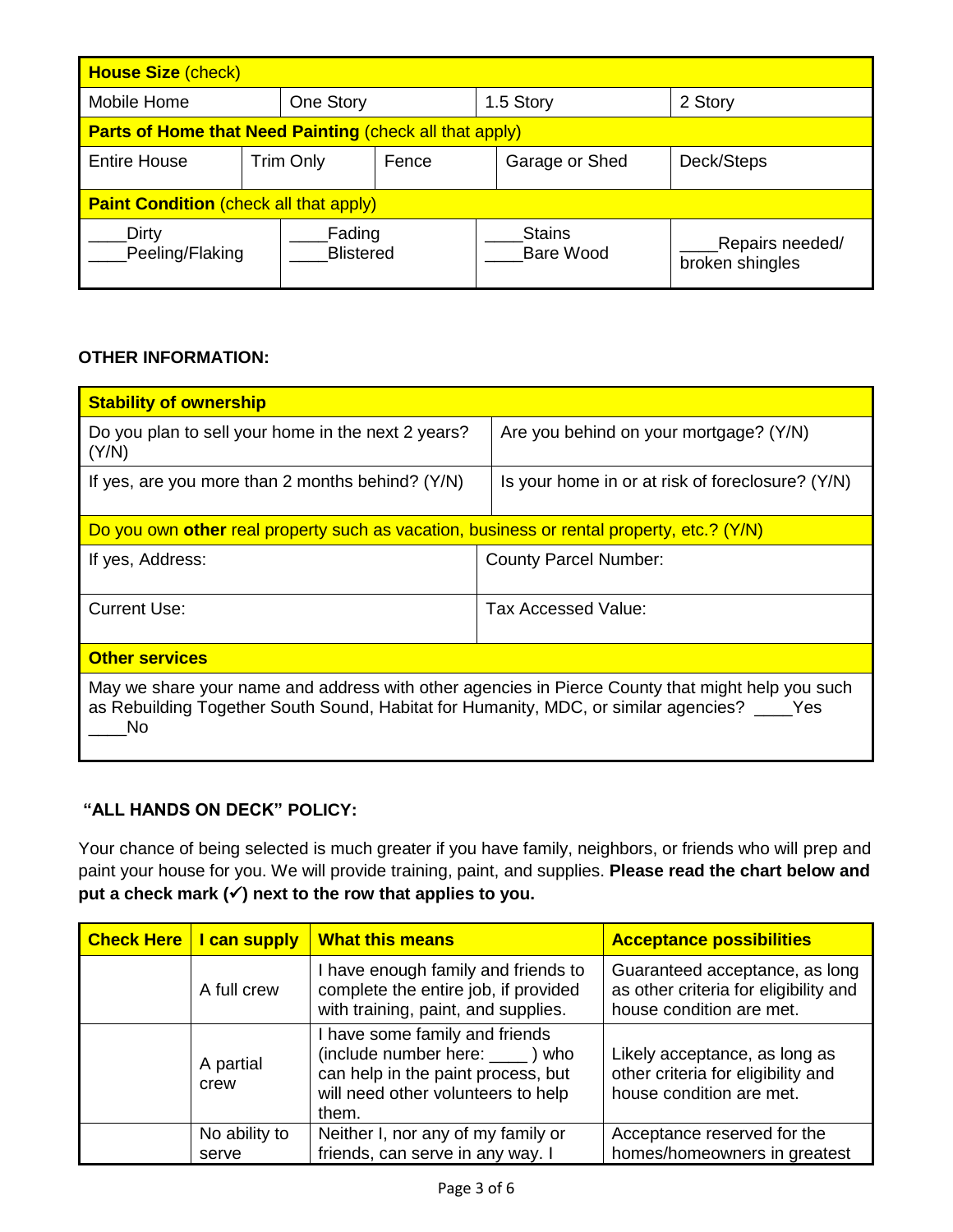|  | need PTPB to supply all the<br>volunteers to paint my house. | need, as long as other criteria for<br>l eligibility and house condition are |
|--|--------------------------------------------------------------|------------------------------------------------------------------------------|
|  |                                                              | met.                                                                         |

Do you have a family member or friend who can lead a paint crew for your house? This means they have the experience to guide and supervise other volunteers. Please make sure they agree before you write their name down!

| <b>Crew Leader Name</b> | <b>Phone number</b> | <b>Email address</b> |
|-------------------------|---------------------|----------------------|
|                         |                     |                      |
|                         |                     |                      |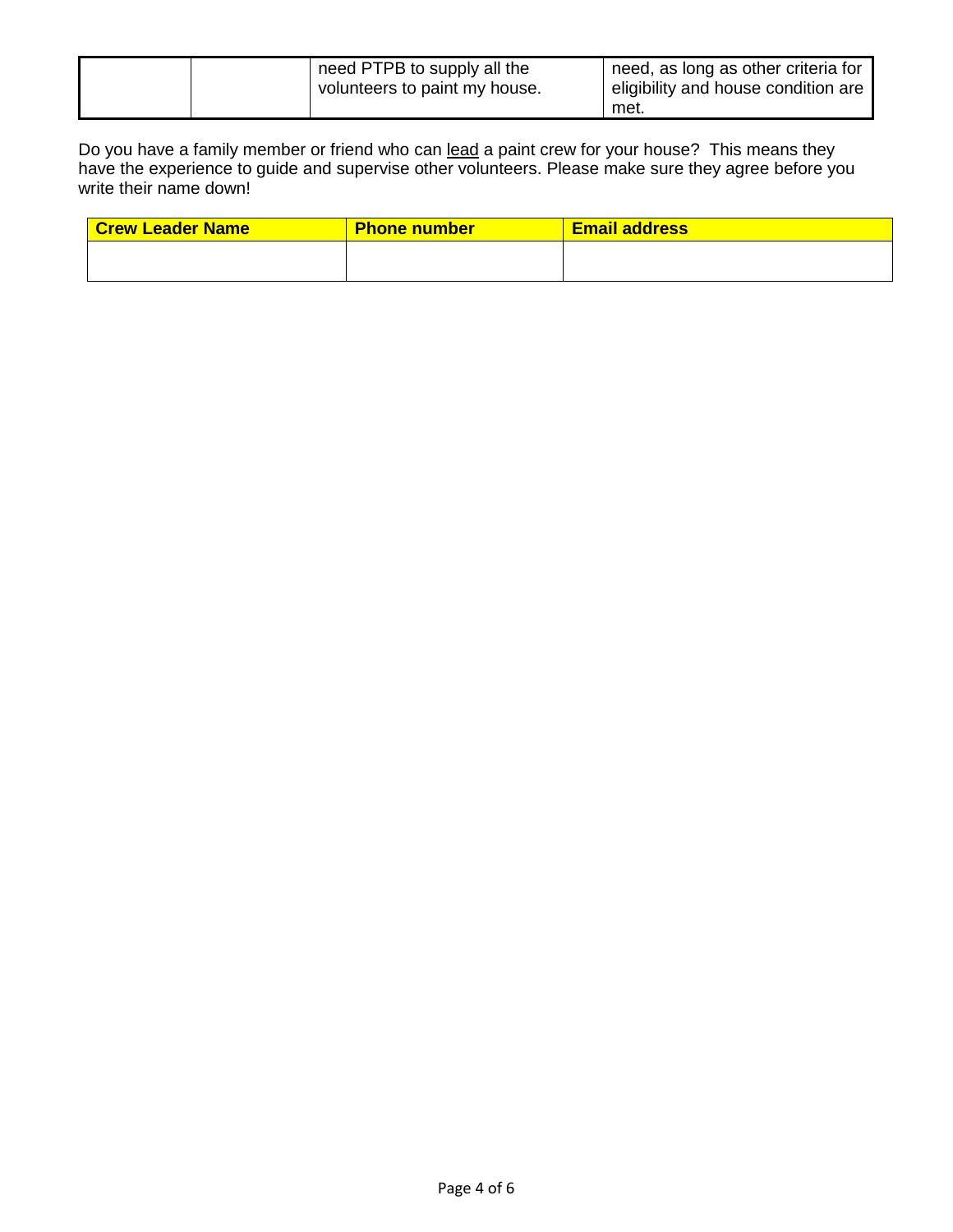## **FINANCIAL VERTIFICATOIN**

Applicants **must** complete the "Self-Certification of Annual Income" form on pages 5-6, and return it with your application. This form asks you to list **all members** of your household, and the gross income for all members of your household.

**You must also mail in proof of income with this application** for **all** adult residents of the household. Here are some acceptable items that can be used as proof of income:

- Previous year's tax return, if filed,
- Last three bank statements
- Last two pay stubs (if employed) or unemployment amount letter
- SSI or SSDI benefits statements

**The TECHNICAL ASSESSMENT evaluates the condition of your home**. Applications will be rated according to a number of factors, including:

- Home condition
- Size or height of the house
- Scope of the work involved
- Obstacles that could prevent painting (such as repairs needed or uneven terrain)

## **SIGNATURE & CERTIFICATIONS:**

**I have read and understand** the Eligibility Requirements and Selection Process on this application. My household meets the income guidelines. I am not planning to sell or rent my home within the next two years. Furthermore, my home is not in a foreclosure process at this time.

#### **I understand that:**

- The people who may work on my home are unpaid volunteers, and few are skilled in the building trades.
- Many two-story or taller houses are beyond the scope of our volunteers' abilities, and that homes needing extensive repair prior to painting will not be considered.
- Paint Tacoma-Pierce Beautiful and Associated Ministries make no guarantees, express or implied, about any of the material(s) used or work done by anyone on my house.

I hereby release Paint Tacoma-Pierce Beautiful and Associated Ministries, and all associated with them, including participating organizations forming paint crews and participating individuals on those crews, from all liability arising from negligence or any personal injury or property damage arising out of or relating to the work done.

#### **Applicant Signature Date**

Name and phone number of person, if any, assisting in completing this application.

Name **Email Email** Phone

|                                           |                                            | <b>FOR PTPB USE ONLY- DO NOT WRITE IN THIS BOX.</b> City Limits Verified () Ownership Verified () |
|-------------------------------------------|--------------------------------------------|---------------------------------------------------------------------------------------------------|
| Parcel #                                  | <b>Home Value (Pierce County Assessor)</b> |                                                                                                   |
| <b>Property Tax Exemption? (Y/N) Year</b> |                                            | <b>Exemption Type</b>                                                                             |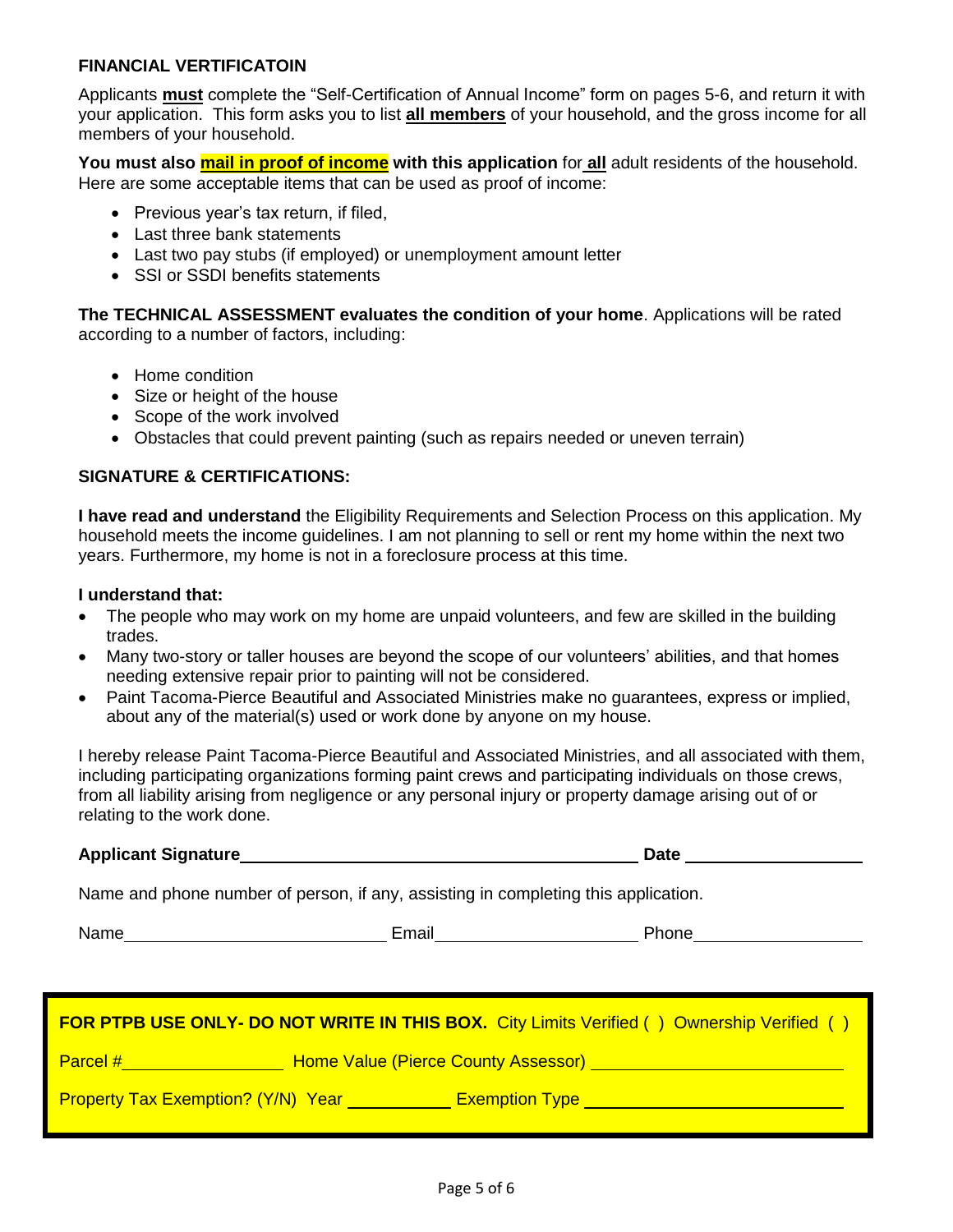#### **SELF-CERTIFICATION OF GROSS ANNUAL HOUSEHOLD INCOME**

**Name of homeowner:**

**Address of homeowner:** 

## **REMAINDER OF FORM TO BE COMPLETED BY HOMEOWNER ONLY**

Associated Ministries receives federal Community Development Block Grant (CDBG) pass-through funding from the City of Tacoma. CDBG regulations mandate that funds benefit low and moderate income persons. For these reasons we ask that you complete this Self-Certification of Gross Household Annual Income.

*Indicate below your gender, race and whether you identify as of Hispanic ethnicity. Please note that providing this information is voluntary.*

#### **Gender**

<mark>7080</mark>

☐Female ☐Male ☐Other

## **Race**

| $\Box$ White                              | □Black/African American                           | $\Box$ Asian                                              |
|-------------------------------------------|---------------------------------------------------|-----------------------------------------------------------|
| □American Indian/Alaska<br><b>Native</b>  | $\Box$ Native Hawaiian/ Other<br>Pacific Islander | $\Box$ Asian & White                                      |
| $\Box$ Black/ African American &<br>White | □American Indian/Alaskan<br>Native & White        | $\Box$ American Indian/ Alaskan<br>Native & Black/African |
| $\Box$ Other/Multi-Racial                 |                                                   |                                                           |

**Ethnicity:** □ Hispanic □ Non-Hispanic

How many *adult* members of your household are (or will be in the next 12 months) enrolled five months or more as a full-time student?

Total number of persons in your household: